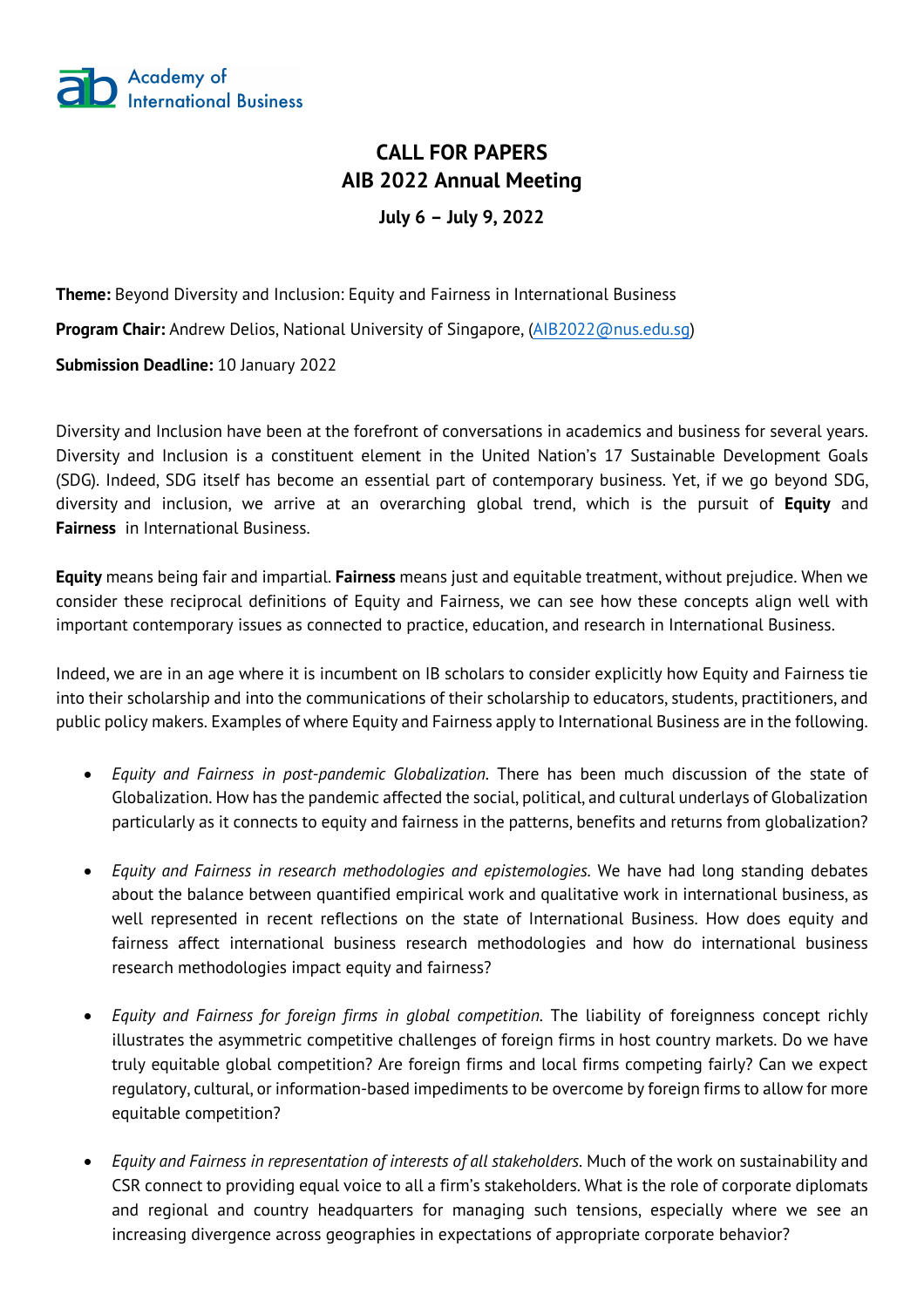# **2** Academy of<br>**2** International Business

- *Equity and Fairness in the leadership of MNCs.* Although substantial progress has been made in MNCs in terms of reducing gender-based discrimination, among other types of discrimination, we still see pockets of geography where gender bias is embarrassingly prominent. How will MNCs manage to develop, particularly MNCs from newly emergent nations, organizational systems that foster leaders and cultures that support equity and fairness? Should they even be concerned with so doing?
- *Equity and Fairness in competition across nations.* Divergent views on how economies can be led and governed lead to different conceptions of appropriate levels of cooperation between the state and its private firms. How can various models of state participation and capitalism be harmonized to lead to fair and equitable competition in international markets?
- *Equity and Fairness in our evaluation of economic and political models.* How can IB scholars grounded in alternative paradigms of political, economic, and business analysis develop and execute bias-free and judgement-free research on the alternative ways of organizing that exist across world regions?

These and other topics hold the potential to disrupt the practice of International Business, while also creating the opportunity to learn and advance theories of International Business. Clearly, businesses and academics across the world cannot ignore the importance of **Equity** and **Fairness**. Consequently, the AIB community needs to explicitly consider how these trends will impact (i) how we organize effectively as a community and within our respective institutions, (ii) how we train and educate ourselves as scholars concerned with present-day matters of importance, and (iii) how we can continue to provide value to organizations that compete in the International Business sphere.

The AIB 2022 conference theme highlights the importance of developing deep and substantive considerations of and insights into **Equity and Fairness**. The local track, *Top Management Teams and Corporate Governance, and their Formal and Informal Institutional Contexts*, aligns well with this important global trend.

You can view more on this exciting theme at https://youtu.be/oVanN8utUbU.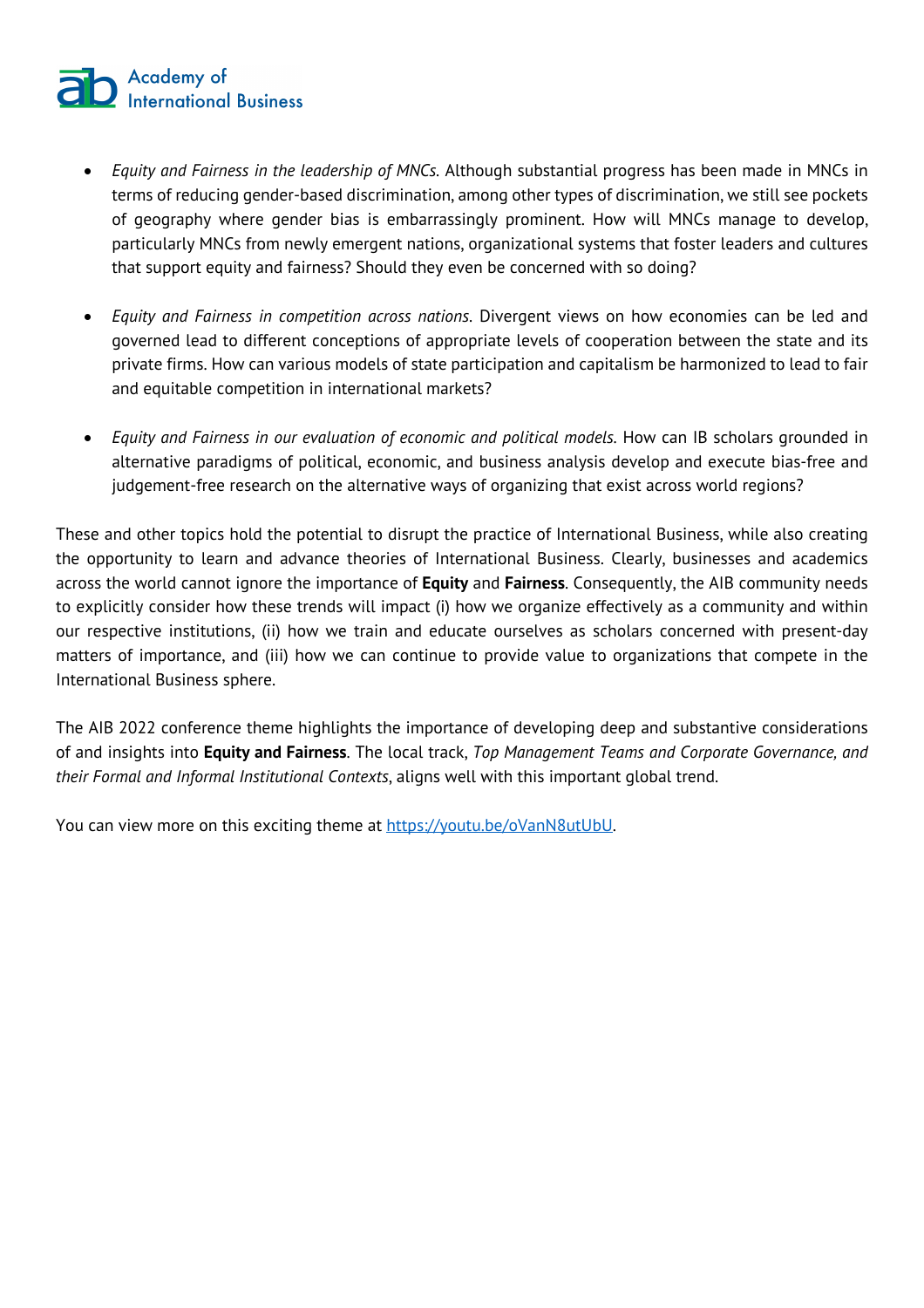

## **The Conference Tracks**

#### **1. Internationalization Processes and International Entrepreneurship**

**Track Co-Chairs:**

Jing Zhang, Old Dominion University, *j3zhang@odu.edu* Maria Elo, University of Southern Denmark, melo@sam.sdu.dk

Rapidly internationalizing SMEs compete and cooperate with large MNEs in the global market. This track seeks contributions that examine the internationalization process-and its fairness-for different kinds of firms, whether small and entrepreneurial firms, established multinationals, or latecomer MNEs from emerging markets. It covers contributions that focus on the characteristics of the process, whether gradual, rapid or leapfrogging, increasing or decreasing, as well as the various kinds of human, financial and political resources firms draw on in their internationalization. It can also cover contributions that examine diversity and inclusion in entrepreneurship, including different kind of entrepreneurs based on gender, race, origin, ethnicity, socioeconomic status, location, etc.

**Keywords:** Internationalization process; Entry modes; Exporting; Gradual internationalization; Rapid internationalization; Early internationalization; Internationalization and performance; De-internationalization; Re-internationalization; International entrepreneurship; Migrant entrepreneurship, Transnational entrepreneurship, Diaspora entrepreneurship, Returnee entrepreneurship, Entrepreneurial networks; SME exporters; International new ventures; Born-global firms

#### **2. International Marketing Strategy and Consumer Behavior**

**Track Co- Chairs:** Nandini Nim, University of Texas at El Paso, nnim@utep.edu Suparna Chakraborty, University of San Francisco, schakraborty2@usfca.edu

International marketing field is transforming rapidly under the influences of digitalization, technological advances, sustainability pressures, regulatory restrictions, an expanded geographic scope, and global marketing ecosystems. How do international marketing managers cope with, or even thrive under such challenges? How do consumers respond to these challenges and changes? Succeeding in ever more complex, interconnected and at the same time fragmented consumer markets requires an in-depth understanding of cross-national and crosscultural similarities/differences, as well as how these similarities/differences affect firms and their customers. This track seeks contributions from both international marketing strategy and consumer behavior sub-field within international marketing.

**Keywords**: Cross-cultural marketing; Advertising; Pricing; Marketing channels; Distribution channels; Products/services; Standardization/Adaptation; Brand management; Consumer behavior; Customer relationships; Customer Experience; Cross-cultural consumer behavior; Country-of-origin effects; Consumer animosity; Consumer well-being; Country-of-origin effects; Digital marketing; Social media marketing; Global retailing; Professional services marketing; B2B marketing; Relationship marketing; Technology-driven marketing or Technology marketing; Marketing to governments; Market targeting; Segmentation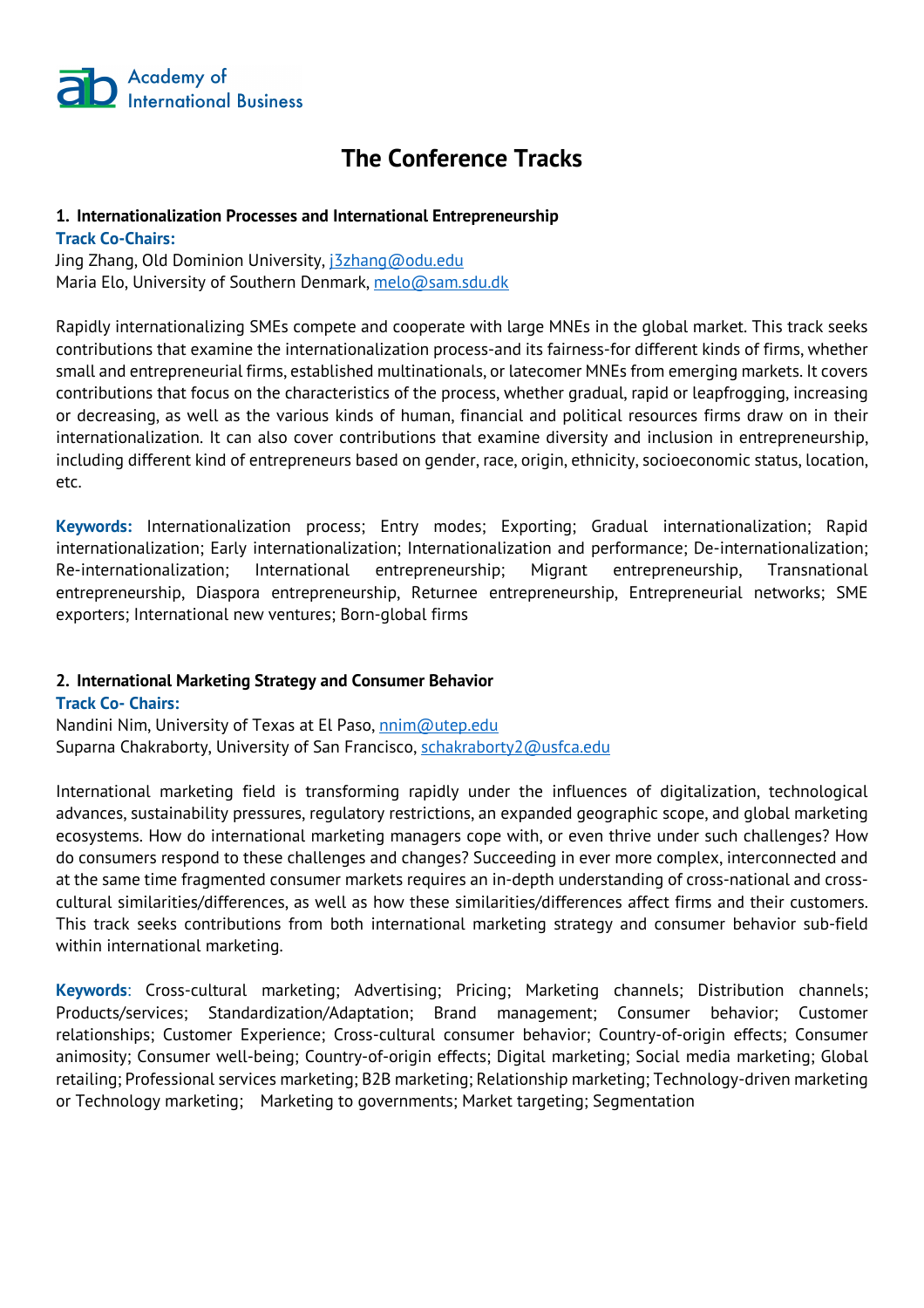

#### **3. Finance, Accounting and Corporate Governance Track Co-Chairs:**

Christina Mühr, WU Vienna Institute for International Business, christina.muehr@wu.ac.at Anna Grosman, Loughborough University London, A.Grosman@lboro.ac.uk

The track emphasizes investment and financing choices, financial and corporate reporting, and risk management in multinational firms. Firms utilize various governance approaches and allocate decision-making to maximize organizational value while following financial reporting requirements of various nations. Corporate governance encompasses varying levels of internal and external oversight – board structures, compensation practices, ownership patterns, shareholder activism efforts, and disclosure choices across firms and national markets. We invite contributions on international finance and accounting, sustainable finance, MNE management, and corporate governance practices in an international context. We welcome novel research on the determinants of governance practices such as legal, financial, and political institutions, and their influences on performance outcomes, accounting standards, financial reporting quality, tax planning practices, financial risk management practices, CSR practices, bank lending, capital market development, venture capital development, and mergers and acquisitions. We also welcome submissions that address the influences of international investors on firm strategies, such as international private equity, sovereign wealth funds, international venture capital, international hedge funds, and international crowdfunding. In terms of the strategies and practices international investors follow and disseminate, papers could, for instance, address ownership changes or continuity, the limits of ownership and property rights, location-specific financial advantages, and the pursuit of sustainable practices in target firms.

**Keywords**: International finance and taxation; Transfer pricing; Corporate malfeasance; Accounting standards and conventions; Non-financial accounting standards; Non-financial reporting standards; International financial reporting; Valuation; Capital structure; Financial risk management; Macroeconomic risk management; Global risks; Exchange rate exposure; International financial integration; International cross-listing; Ownership structure; Institutional investors; State ownership; Family ownership; Shareholder activism; Business groups; Board diversity; Board processes, and effectiveness; Directorship interlocks; CEO turnover; CEO-board dynamics; Firm-stakeholder relationships; Stakeholder activism; Shareholder rights protections; Management compensation; Institutional investors; Mutual funds; Pension funds; International private equity; Sovereign wealth funds; International venture capital; International hedge funds; International crowdfunding; Sustainable finance; fintech.

#### **4. Global Strategy, Organization and Value Chains**

**Track Co-Chairs:** Stephanie Wang, Indiana University, slwang@indiana.edu Anna Lamin, Northeastern University, a.lamin@northeastern.edu

MNEs are profoundly adjusting their strategies and configurations to leverage the opportunities of globalization, and, meanwhile, address the complexity from scepticism of globalization. As firms internationalize, they encounter new situations that present both opportunities and constraints for learning and value creation. Managing and harnessing the complexity of diverse settings across countries is crucial to the success of the global firm. Relevant topics for the track include, but are not limited to, international expansion, cross-border mergers and acquisitions, location strategy, entry mode decisions, outsourcing and offshoring decisions (and their reversal), the management, coordination, and governance of global value chains, as well as the development of MNEs' organizational capabilities and performance.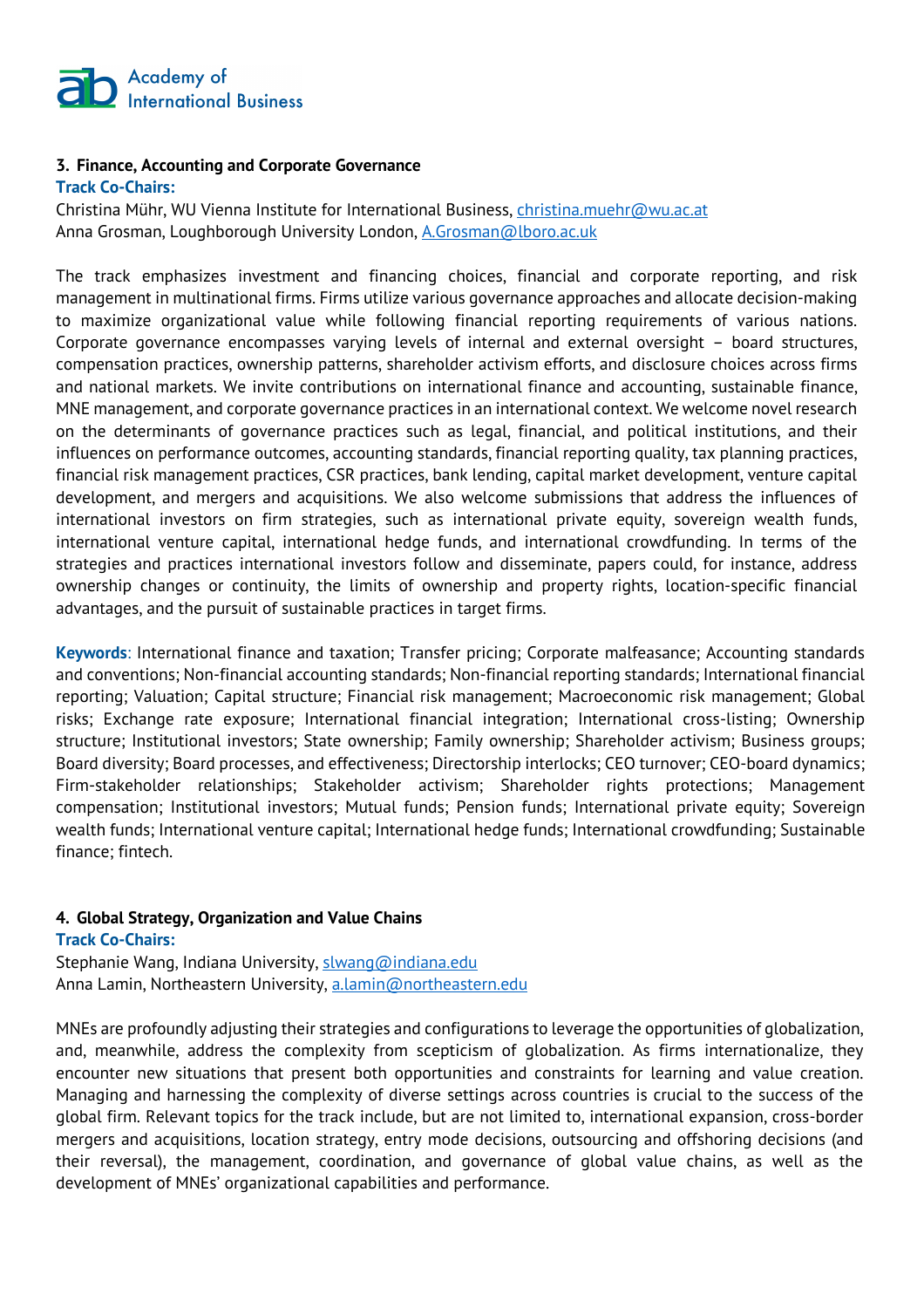# Academy of<br>
International Business

**Keywords**: Global value chains; Global production networks; Global operations; Global sourcing; Outsourcing; Offshoring; Geography of IB activities; Relocation of production; Reshoring; Backshoring; Globalization of services; Global strategy; Growth strategies; Competitive strategy; Mergers and acquisitions; Joint ventures and alliances; Location strategy; Parent-subsidiary relationships; Foreign subsidiary management; MNE performance; Organizational learning; Organizational culture; Boundary spanning; Organizational change and development; Organizational structure; Organization of international operations; Organizational capabilities

#### **5. International HRM, Global Leadership and Cross-Cultural Management**

#### **Track Co-Chairs:**

Cordula Barzantny, Toulouse Business School, c.barzantny@tbs-education.fr Pingping Fu, The University of Nottingham, Pingping, Fu@nottingham.edu.cn

This track encompasses papers dealing with global leadership, effective multicultural teams, cross-cultural management, global talent management and cultural diversity which are all vital to the management of human resources within the multinational firm. This track also includes papers dealing with a range of HR activities from recruitment and selection to training, performance management, compensation, retention as well as leadership development, and managing multicultural teams. It also covers various international organizational behavior topics and such as the positive and negative effects of diversity for individuals, teams, and organizations, and issues related to cross-cultural management and global mobility. In addition, the track includes papers that address grand societal challenges (e.g., global migration and refugees) and the peoplerelated and cultural implications for the multinational firm with responsible managers and fair organization.

**Keywords**: Cross-cultural management; International human resource management; Global leadership; Crosscultural leadership; Cosmopolitans; Global mindset; Expatriate management; Talent management; Training and development; Retention; Selection; Performance appraisal; Compensation; Leadership development; Global staffing; International mobility; Education and international careers; Cultural diversity; Cross-cultural communication; Cross-cultural adjustment; Multicultural teams; Virtual teams; Intercultural competence; Cultural intelligence; Bicultural and multicultural identity; International migration; Returnees; Diasporans; Work-family issues; Cross-cultural values and practices; Local compliance; Cultural synergy; Ethics across cultures; Disabilities

#### **6. Gender and Diversity**

#### **Track Co-Chairs:**

Linn Zhang, Loughborough University London, *Le.zhang@lboro.ac.uk* June Lee, University of San Francisco, june.lee@usfca.edu

Diversity significantly impacts how firms conduct business across borders and manage multinationals and their employees. For example, different societies and organizations vary in terms of expected gender roles, their acceptance of homosexuality and non-traditional gender roles. These issues are often compounded by other aspects of diversity, such as race, ethnicity, physical abilities, language, class, or religion. The track invites papers that advance our understanding of the role of all aspects of diversity across all domains of IB, including leadership, ethics, finance, marketing, risk management, firm performance, corporate governance, firm internationalization, and strategic management.

**Keywords:** Diversity; Race; Ethnicity; Gender; Gender roles; Gender egalitarianism; Gender-based leadership differences; Gender and internationalization; Women in the multinational organization; Gender and international trade; Sex trafficking; LGBTQ and transgender issues; Gender entrepreneurship; Gender in the global south; race and gender in contexts of crises; Intersectionality of gender, race and class (and other forms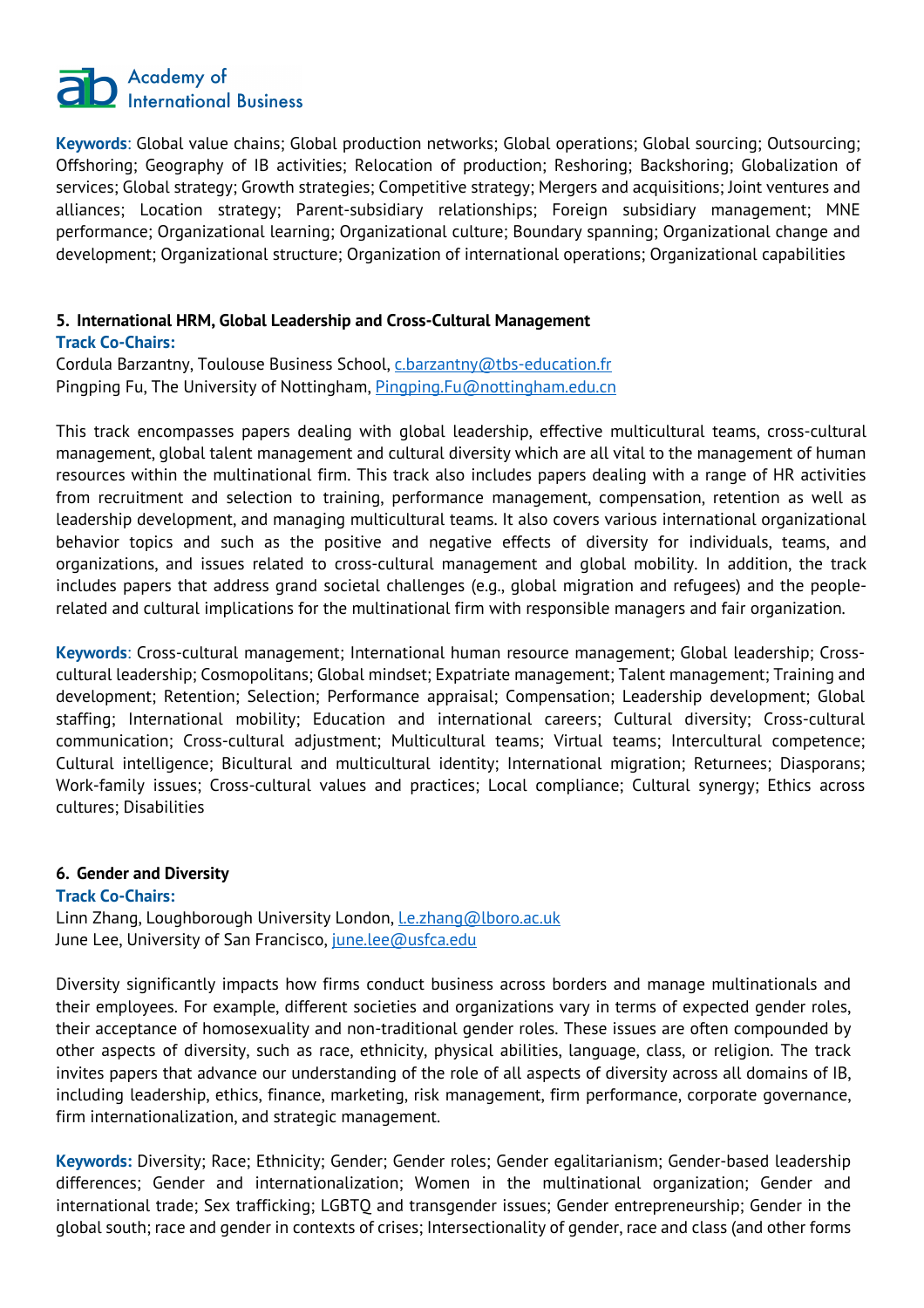

of difference); Inequalities; Gender equality policies and practices; Gender relations at workplaces; New forms of masculinities; Gendered identities; Gendered networks; Gendered participation; Gendered ageism; Gendered mobilities; Workplace discrimination; Workplace inclusiveness; Gender fatigue, backlash and resistance to gender equality; Men and masculinities in innovation;

#### **7. Teaching and Education**

#### **Track Co-Chairs:**

Ausrine Silenskyte, University of Vaasa, ausrine.silenskyte@uwasa.fi Iris Berdrow, Bentley University, **IBERDROW@bentley.edu** 

The main objectives of this track are facilitating development and sharing of best teaching practices, providing a forum for teaching-related knowledge sharing, and promoting research on teaching and education that showcases the importance of IB courses in business school curricula. This track addresses IB teaching at every level: undergraduate, graduate, MBA, and executive and covers all aspects of teaching IB, including student engagement, motivation, learning outcomes, and classroom diversity. Specifically, it focuses on the use of different tools and pedagogies such as experiential learning, cases, simulations, role-play, and various forms of multimedia to enhance IB teaching. To this end, this track invites submissions of scholarly papers, interactive session proposals and panels that stimulate teaching innovation and promote best practices in IB teaching.

In relation to the general theme of the AIB 2022, we are especially welcoming contributions discussing issues of fairness, equity and equality, as well as diversity and inclusion in IB education. More specifically, there are four research areas that the track would like to uplift. First, teaching practices needed to ensure: fairness in the classroom; development of inclusive mind-sets; and incorporation of equity and fairness perspectives in teaching IB theories and frameworks. Second, pedagogical tools that support: utilization of student diversity; handling diversity of perspectives and views in the classroom; and ensuring diversity of materials and examples. Third, development of faculty skills that support: teacher interactions with diverse students ensuring inclusion and elimination of biases in the class; enhancing interactions and learnings among diverse students; appropriate communication (e.g., using inclusive gender pronouns, using expressions that are acceptable within different contexts, cultures, and universally); and handling students and colleagues with different physical and mental abilities. Fourth, fair and equitable assessment of students, faculty, and institutions. For instance, best practices for equity and fairness in formative and normative assessment of students; the ways in which assessment of learning outcomes incorporates diverse perspectives; challenges in promoting equity and fairness in IB educational institutions, and alike.

**Keywords**: Experiential learning; Developing an IB curriculum; Internationalizing the business school; Internationalizing the curriculum; Cross-cultural classrooms; Case teaching; Executive education; Role of international experience; Simulations and role-playing; Blended learning; Hybrid teaching; Multimedia in IB teaching; IB teaching tools; Management of IB education; Management of educational markets; Competences for teaching IB; Future of IB education, diversity, equity and inclusion in IB teaching IB and education.

#### **8. Research Methods**

#### **Track Co-Chairs:**

Ursula F. Ott, Nottingham Trent University, ursula.ott@ntu.ac.uk Emmanuella Plakoyiannaki, University of Vienna, emmanuella.plakoyiannaki@univie.ac.at

High-quality and innovative research methods are at the heart of academic scholarship. Thus, developing, challenging, and improving methodological best practice is crucial to our relevance, credibility and growth as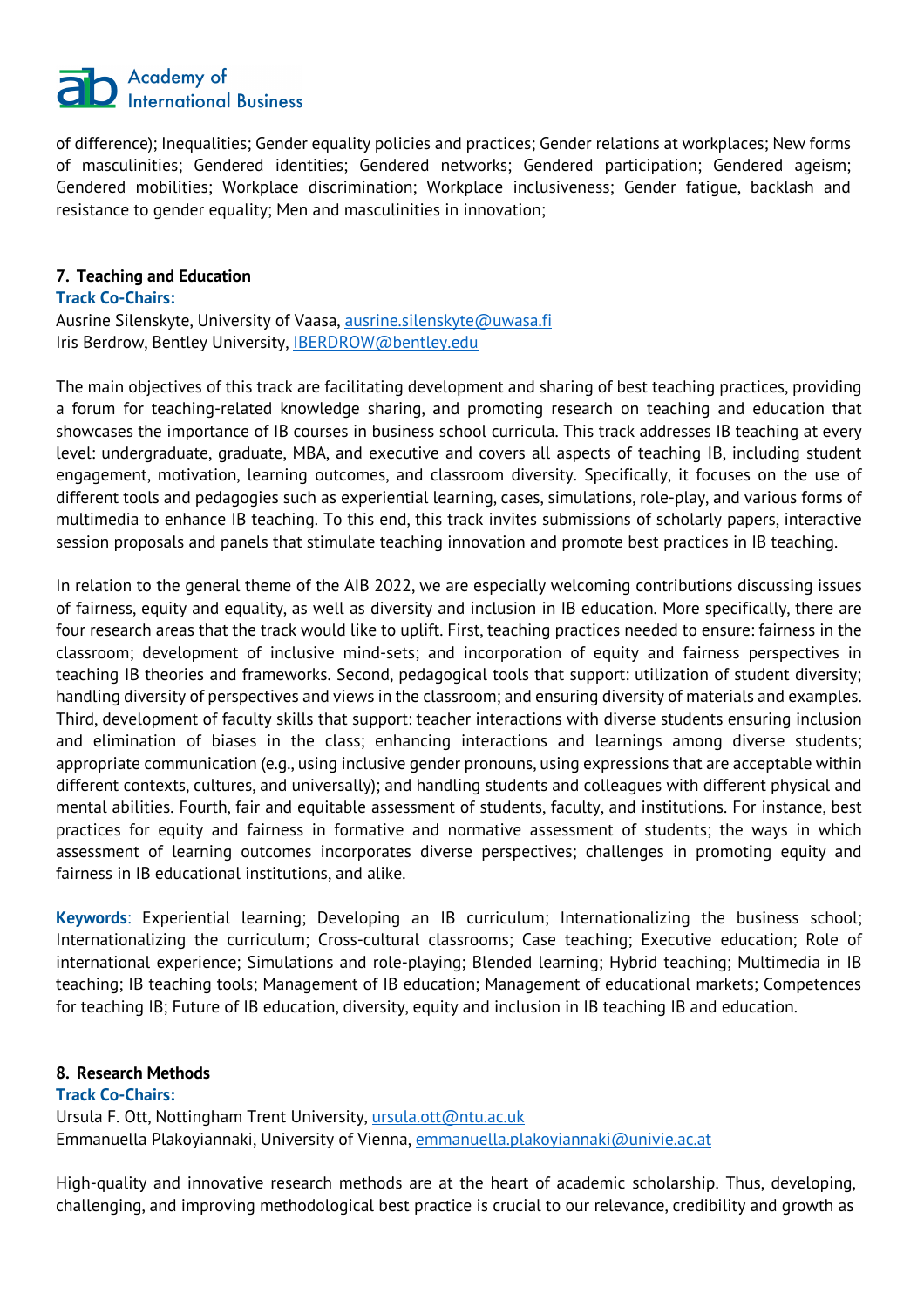## Academy of **International Business**

a discipline. This track aims not only to recognise and highlight outstanding use of innovative and nontraditional methodological approaches to investigate pertinent International Business (IB) phenomena but also

seeks to showcase rigorous, trustworthy and transparent use of methods. It seeks to question methodological conventions in IB and promote cutting-edge developments in mixed-methods, qualitative and quantitative methodological approaches. Areas that papers might cover include: What methods can we develop to address new challenges in IB? How can we adapt more traditional methods for today's research challenges? How can we account for the dynamism and temporality of IB phenomena? How can we contextualise IB theory and explanation? How can we rethink the balance between "thick" description and generalisability? How does earlier research stand up to analysis with more recent methods? How can we ensure transparency and trustworthiness of our data, research process and theorising?

**Keywords:** Research methodology; Mixed methods; Qualitative research; Quantitative research; Context; Contextualisation; Process Research; Ethnography; Interviews; Surveys; Experiments, Triangulation, Analytical rigour, Methodological rigour; Meta-analysis; Interdisciplinary research; Methodological innovation; Equivalence; Reliability; Transparency; Replicability , QCA

#### **9. Emerging Markets and Emerging Market MNEs**

#### **Track Co-Chairs:**

Tanvi Kothari, San Jose State University, tanvi.kothari@sjsu.edu Nila Wiese, University of Puget Sound, nwiese@pugetsound.edu

This track welcomes papers that explore novel issues of doing business in emerging markets (EMs), such as research on non-market strategies, new business models, government-private sector cooperation, and various forms of partnerships between MNCs and emerging market firms. We encourage papers that clarify the uniqueness and evolution of EM firms (e.g., are they still emerging); and that explore foreign direct investment trends, internationalization and other strategies, and competitive dynamics of EM firms. Papers that address contemporary questions such as the effects of a post-pandemic world on the role and competitiveness of EM firms, and strategies and approaches pursued by EM firms to address issues of diversity, inclusion, and sustainability. Given the evolving role of EMNEs and the born global firms in the growth of emerging markets, we encourage submissions focusing on these firms' transitions from a culture of incremental innovation to a culture of breakthrough innovation. We strongly welcome papers that explore under-researched emerging markets – e.g., in MENA, Asia, or Latin America. We also invite well-articulated theoretical papers that can advance thinking in these areas, or that enhance understanding of the impact of, and EM firms' responses to, important global trends.

**Keywords**: Emerging markets; Emerging market opportunities; Transition economies; Socialism; Capitalism; Colonialism; Economic development; Comparative and competitive advantages; Emerging market institutional environment; Foreign versus indigenous MNEs; State-owned enterprises in emerging markets; Family conglomerates; Privatization; Emerging market firm; Theory of EMNE, Internationalization of EMNEs, EMNEs' diversity and inclusion strategies, EMNEs and SDGs.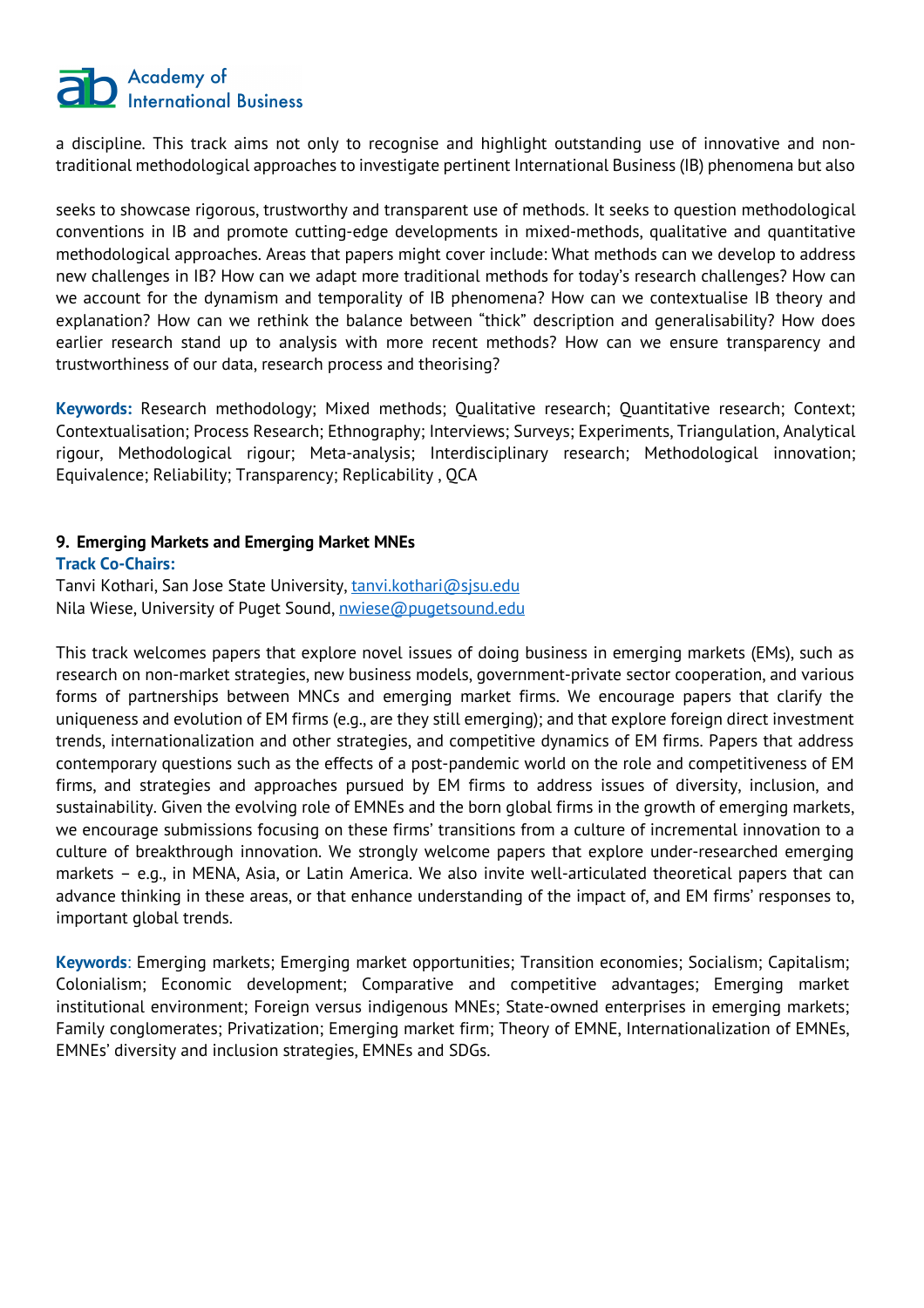

#### **10. MNE State Relations and International Business Policy Track Co-Chairs:**

Jing Li, Simon Fraser University, *jingli@sfu.ca* Larissa Marchiori Pacheco, Northeastern University, *Lmarchioripacheco@northeastern.edu* 

What is the role of business in politics, government, and society? How does global and domestic political uncertainty affect MNEs? With political systems and ideologies in flux, populism on the rise, trade deals being altered or discarded, and the US-China rivalry more intensified, the current situation has given rise to complex political, social, and business challenges, making these questions ever more salient. What strategies and tactics can MNEs adopt to manage social and political challenges and achieve competitive advantage? How can nonmarket strategies enable MNEs to better manage complex nonmarket and geopolitical risks? What are innovative business approaches to environmental and social challenges? In some cases, MNEs are engaged in social and political issues such as navigating climate change agreements or addressing global migration. In other cases, businesses can help to find solutions to social tensions.

**Keywords**: Institutions; Institutional environment; Institutional voids; Government; Political environment; Legal environment; International business policy; Nonmarket strategy; Corporate Social Responsibility; Corporate Political Activity; Political strategies; Corporate diplomacy; Social sustainability; Supranational governance; Regional integration; Trade agreements; Trade disputes; Uncertainty; Volatility; Social license; Country risk; Political risk; Disaster risk; Societal impact; Social movements; Rule of law; Law; Regulation; Government intervention; Protectionism; Trade barriers; Foreign trade zone; Subsidies and incentives; Public policy; Global governance; Instability; Migration; Poverty; Protectionism; Stakeholders; US-China rivalry; Geopolitics

#### **11. Sustainability in International Business**

**Track Co-Chairs:**

Sandra Alday, University of Sydney, sandra.seno-alday@sydney.edu.au Maria Beamond, RMIT University, maria.beamond@rmit.edu.au

Sustainability is integral to global economic development and to firms' international business engagement (i.e., operations, behavior and interaction with stakeholders). International firms are key societal actors and called on to consider and contribute to the sustainable development challenge in their decisions and actions. Multinational enterprises in particular have taken up the challenge, though progress has been slow. This may be partly due to the managerial difficulties of balancing shareholder needs and stakeholder interests, and limited resources to address the promise-performance gap. The track welcomes papers that explore firms' engagement in sustainability through: reducing carbon footprints; better use of resources throughout the value chains; managing and engaging employees to create a sustainable business; climate change: performance monitoring; creation of a holistic thinking and action; adopting circular economy techniques; implementing latest digital technologies; achieving United Nations' Sustainable Development goals; or working with national and international policies. This track invites empirical, conceptual, and theoretical research that addresses these issues and increases understanding on how international business shapes and is shaped by sustainability. Contributions that guide scholars to navigate sustainability research to gain actionable knowledge for managers are also welcome.

**Keywords**: Environmental sustainability; Sustainability development goals (SDGs); Sustainable global value chains (GVCs); Green development; Natural environment; Pollution; Environmental harm; Energy; Economic inequality; Social welfare; Business ethics; Circular economy; Digital sustainability; Corporate social responsibility (CSR) sustainable human resources; holistic mindset; and climate change.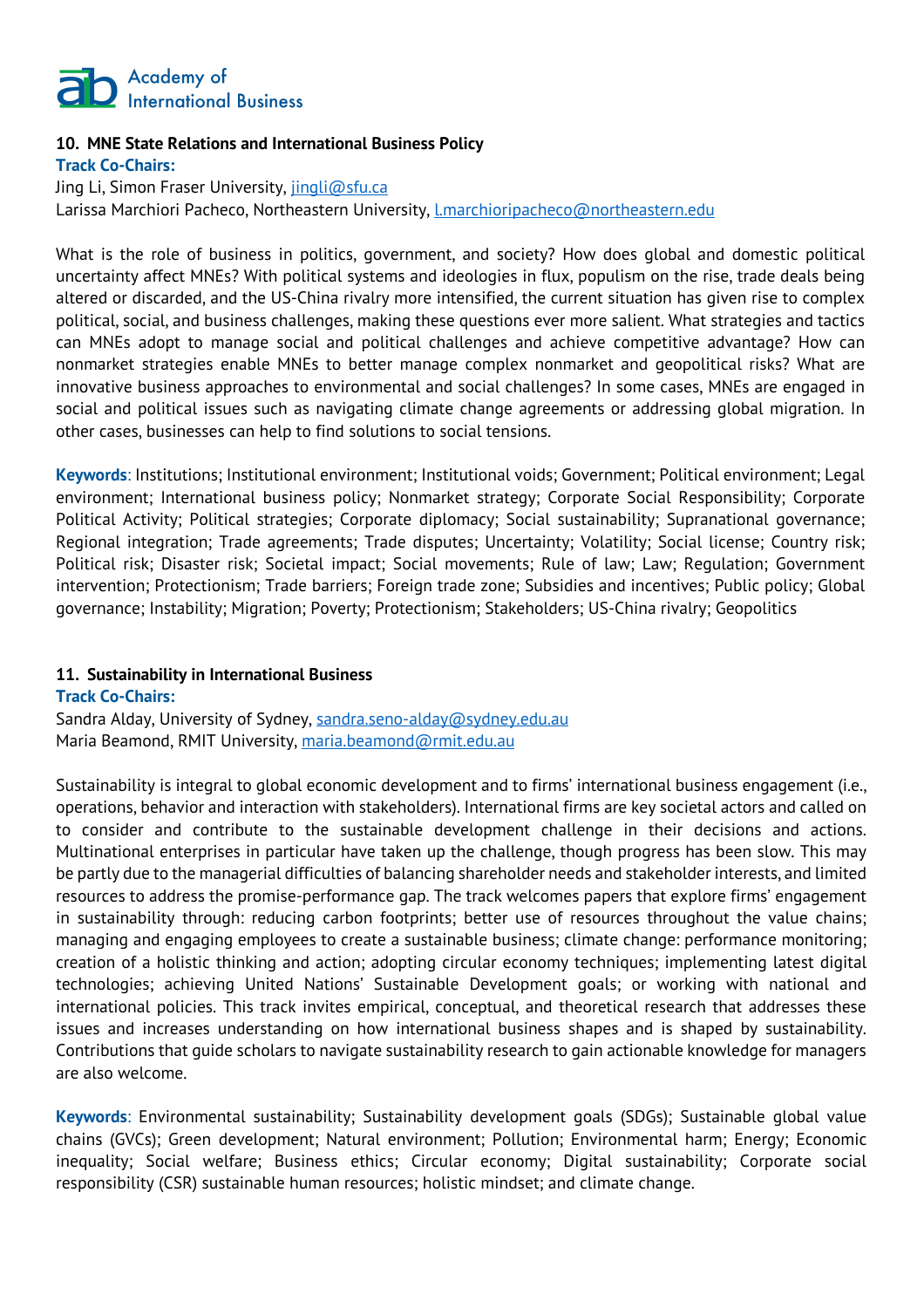

### **12. Knowledge, Innovation, & Technology**

**Track Co-Chairs:** Cyndi Zhang, Singapore Management University, cyndizhang@smu.edu.sg

Cuili Qian, University of Texas at Dallas, cuili.qian@utdallas.edu

This track deals with the creation, transfer and exploitation of knowledge, issues central both to the theory of the MNE and to MNE management, organization, and strategy. It examines the structure, location and governance of both internal R&D and R&D undertaken in cooperation with external parties. The theme comprises how MNEs through imitation, licensing, joint ventures, acquisitions and collaborations with other firms can access and absorb novel technical and scientific advances, and the challenges associated with the protection of proprietary technology, especially in weak appropriability regimes. Relevant is the study of all these aspects of MNE behavior both in their own right, and in terms of their relationships to the changing geography of innovation, and the evolution of national and regional innovation systems.

**Keywords**: Knowledge governance; Knowledge sharing; International R&D; R&D strategy and management; Management of innovation; Reverse innovation; Open innovation; Innovation networks; National innovation systems; Innovation clusters; Information technology; Digital technology; Digital platform; International technology strategy; Reverse technology transfer; Technology transfer; Replication and imitation; Appropriability regimes; Inventor mobility; Patenting strategy; Local embeddedness; Cross-border connectivity; Internet; Big data; Analytics

### **13. Local Track: Top Management Teams and Corporate Governance, and their Formal and Informal Institutional Contexts**

#### **Track Co-Chairs:**

Aya Chacar, Florida International University, *chacara@fiu.edu* Danielle Combs, Florida International University, dajones@fiu.edu

Top management teams (TMTs) and corporate governance studies are central to the management field. International business scholars can help advance our growing knowledge in this field. This track invites papers that bring corporate governance and TMTs to the forefront of international business research by exploring their intersection with formal and/or informal institutions. IB researchers can help expand our knowledge through comparative studies or by studying TMTs and corporate governance in the MNE context. As firms operate in a global business environment or internationalize, they may be faced with a diversity of governance and monitoring needs throughout the MNE. Different governance structures and institutional environments may also impact the makeup, roles, and decision-making responsibilities of TMT members. Papers in this track can (but are not limited to) answer such questions as: How do institutional environments shape and determine the effectiveness of various governance and monitoring mechanisms? To what extent do institutions determine the development, selection, retention, and turnover of TMT members. How do the roles of different TMT members or their composition differ in different institutional environments? How do governance needs and the roles of TMT members co-evolve with institutions in emerging and transition economies? How do governance mechanisms and institutions interact to influence various outcomes such as location choice, performance, and misdeeds? How does the structure and use of executive compensation vary across institutional environments? How have institutions played a role in the presence and responsibilities of more specialized executives such as Chief Sustainability Officers and Chief Diversity Officers on the TMT?

**Keywords**: corporate governance, top management teams, c-suite, international corporate governance, institutions, institutional environment, institutional distance, board of directors, corporate governance in emerging markets, emerging market top management teams, state ownership, business groups, board diversity, top management team selection and/or turnover, executive compensation; corporate monitoring